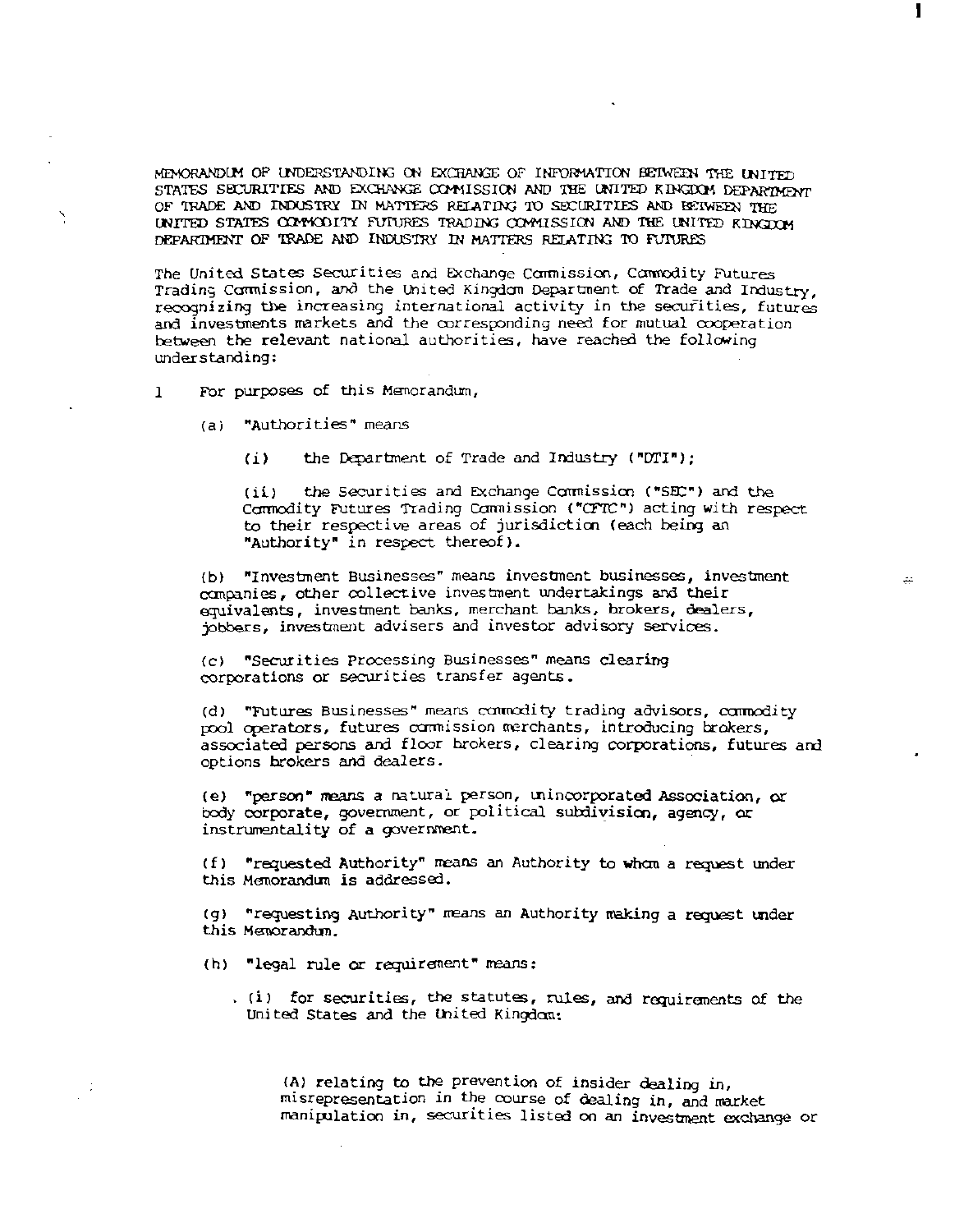a national securities exchange, or quoted in an automated inter-dealer quotation system, or traded over-the-counter, where the exchange, system, or over-the-counter market is situated within, and a material part of any of the relevant transactions in securities are effected within, the territory of the requesting Authority;

(B) directed at the conduct of (1) Investment or Securities Processing Businesses located within the territory of the requesting Authority; or (2) Investment or Securities Processing Businesses located outside the territory of the requesting Authority which conduct an Investment or Securities Processing Business within such territory; or

(C) relating to the financial and other qualifications of those engaged in or in control of Investment or Securities Processing Businesses operating in the territory of the requesting Authority.

(ii) for futures, the statutes, rules, and requirements of the United States and the United Kingdom:

(A) relating to the prevention of misrepresentation or market manipulation with respect to any futures or options contract that is made, to be made, or that is to be traded or effected on an exchange, market, or board of trade, where such exchange. market or board of trade is situated within the territory of the requesting Authority;

6È.

(B) directed at the conduct of (1) Futures Businesses located within the territory of the requesting Authority; or (2) Futures Businesses located outside the territory of the requesting Authority that conduct a Futures Business within such territory; or

(C) relating to the financial and other qualifications of those engaged in or in control of Futures Businesses operating in the territory of the requesting Authority.

## Part I: General Principles

This Memorandum sets forth the basis upon which the SEC and the DTI and the CFTC and the DTI reciprocally propose to exchange information for the purpose of facilitating the performance of their respective functions regarding the legal rules or requirements of the United States and the United Kingdam.

This Memorandum sets forth a statement of intent of the Authorities 3 regarding the exchange of information between the Authorities. Accordingly, the provisions of this Memorandum shall not give rise to the right on the part of any private party, directly or indirectly, to obtain, suppress or exclude any evidence or to challenge the execution of a request for assistance under this Memorandum.

In response to requests which satisfy the terms of Part II of this Memorandum and subject to the conditions set out in Part III, each Authority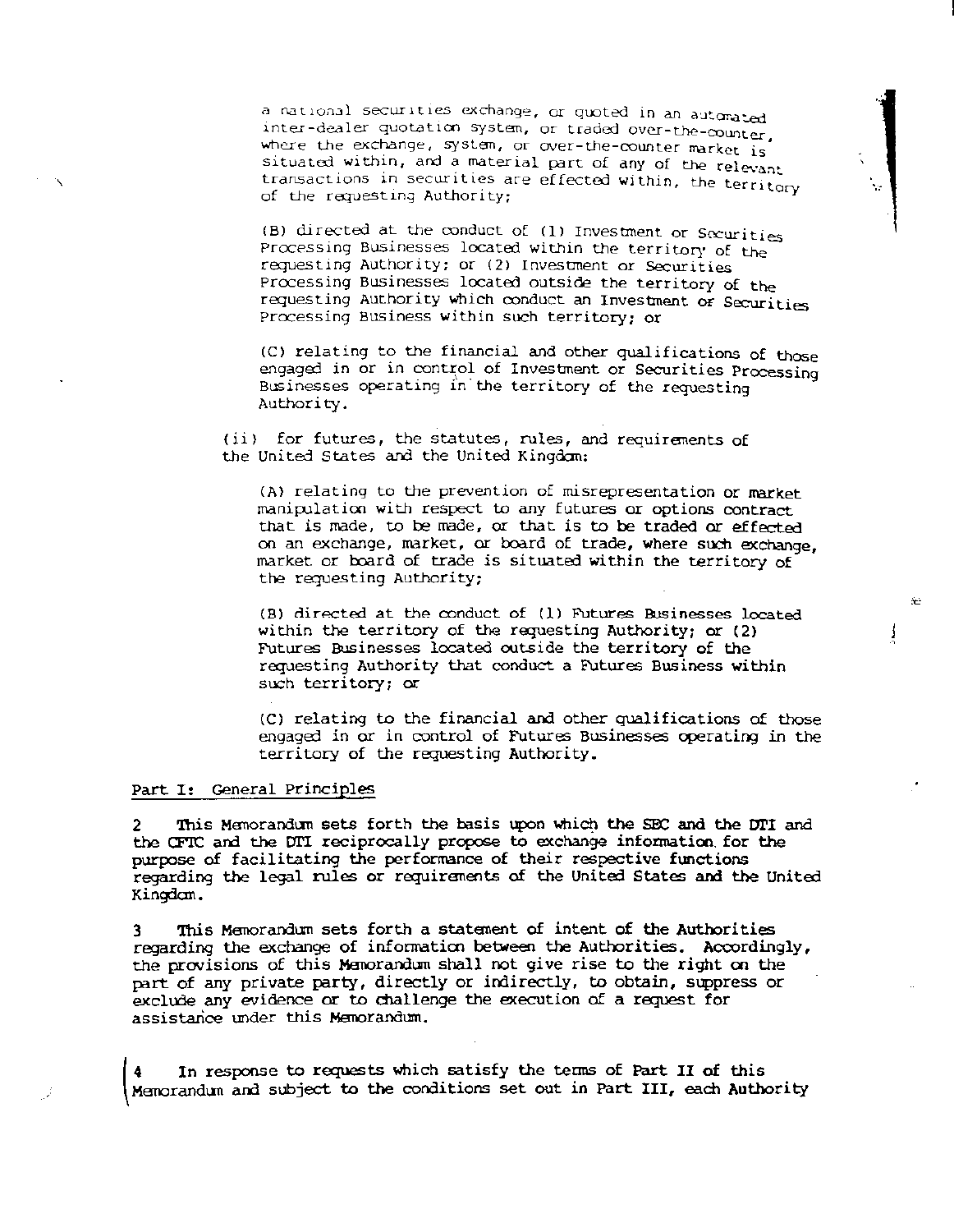shall assist the other by providing to it/any information that is either already in its hands or that it can by its best efforts obtain in order to requirements. The Authorities shall accordingly provide each other assistance in obtaining information which is available within their territory for the purpose of securing compliance with such legal rules and requirements.

The Authorities recognize the need and desirability of exchanging 5. information to assist each other in securing compliance with their respective legal rules and requirements. However, assistance may be denied on grounds of public interest determined in cases where the requested Authority is the DTI by the Secretary of State and where the requested Authority is either the SEC or CFTC by its respective Commission, after consultation with relevant officials within the U.S. Government.

This Memorandum does not extend to information held by the DTI solely by 6 virtue of powers and functions that relate to matters other than securities,  $\ddot{\ }$ . investments, futures, or company law.

#### Part II: Requests for Information

Any request for information made under this Memorandum shall satisfy the 7. following requirements:

(a) wherever possible it shall be in writing but in cases of urgency it may be oral, but confirmed in writing within 10 days;

- (b) it shall clearly specify the following:
	- $(i)$ the information requested;

the general purpose for which the information is sought,  $(ii)$ indicating in particular the legal rule or requirement pertaining to the matter which is the subject of the request;

ದದ

(iii) the grounds on which breach of the legal rule or requirement is suspected. However, where the legal rule or requirement in question is that a person should be of good repute and competent ("fit and proper" or not "statutorily disqualified") if he is to set up or carry on an Investment, Securities Processing, or Futures Business, it is sufficient compliance with this subparagraph to specify that information is sought for that purpose;

the identity of the person whose conduct causes concern.  $(iv)$ However, where the relevant legal rule or requirement falls within paragraph  $l(h)(i)(A)$  or  $l(h)(ii)(A)$  above it is sufficient compliance with this subparagraph to specify that information is sought concerning the grounds specified in order to identify the person(s) against when proceedings or action is to be, or may be, taken; and

where it is apparent to the requesting Authority that another  $(v)$ person may obtain the information for a purpose other than securing compliance with or enforcing the legal rule or requirement specified under subparagraph (ii) above in respect of the person(s) (if any) specified under subparagraph (iv) above, to the extent permitted by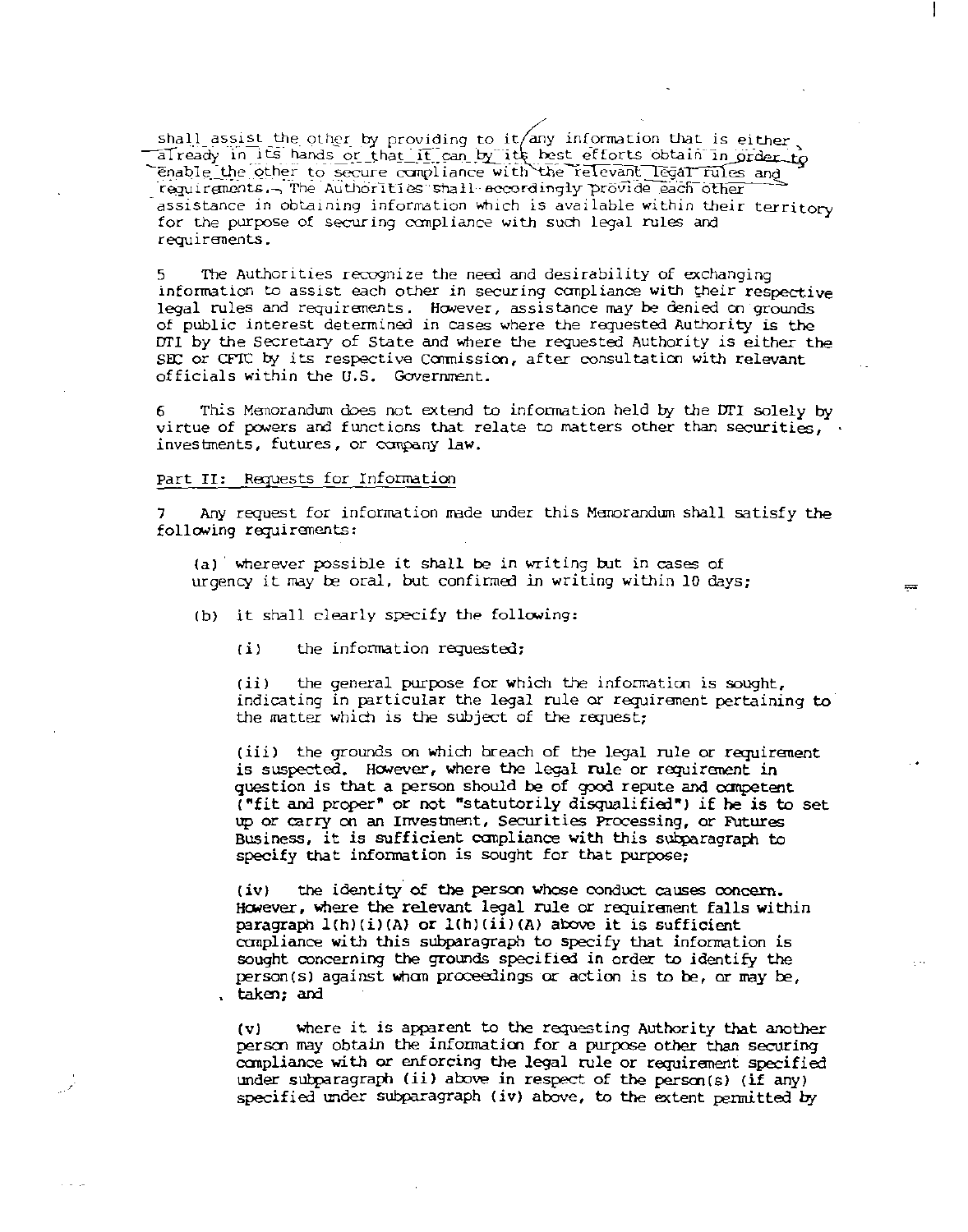the law of the requesting Authority, the particulars of that pirsur. and his interest;

(c) it should be addressed to one of the requested Authority's contact officers listed in Annex I, or his nominee pursuant to written notice to the requesting Authority; and

(d) the requested information must be reasonably relevant to securing compliance with the legal rule or requirement specified in the request.

In any case where a requested Authority is not satisfied that a request fully complies with the requirements of this paragraph it may require the Director of the Division of Enforcement of the SEC or CFTC or the Under Secretary, Financial Services Division, DTI, where applicable, to certify that the request is cognizable under the terms of this Memorandum. A requested Authority may not challenge such a certification except on substantial grounds which shall be fully stated in writing.

#### Part III. Conditions

я Information received shall be used solely for the purpose of:

(a) securing, through enquiries, investigations or litigation, compliance with or enforcement of the legal rule or requirement specified in the request, provided that the information may be used to secure compliance with or enforcement of other applicable legal rules or requirements in a proceeding in which a violation of the legal rule or requirement specified in the request is alleged;

(b) securing compliance with or enforcement of a legal rule or requirement that was not specified in the request in a proceeding in which a violation of the legal rule or requirement specified in the request is not alleged, if prior to such use, the requesting Authority informs the requested Authority of its intention to use the information for such purpose and the requested Authority does not object; or

(c) conducting a civil or administrative enforcement proceeding, assisting in a criminal prosecution, or conducting any investigation related thereto for any general charge applicable to the violation of the legal rule or requirement identified in the request.

The requesting Authority shall keep confidential any information provided under this Memorandum subject to the terms of this paragraph, unless it is disclosed in furtherance of the purpose for which it was requested under paragraph 8 above:

(a) except as contemplated by paragraph 8 above, the requesting Authority shall not offer the information to, and shall use its best efforts to ensure that it is not obtained by, any other person. Unless otherwise agreed, in the event that such information is obtained by any public body, the requesting Authority shall use its best efforts to ensure that it will not be used by that body in any way that involves its disclosure to any other person;

(b) if the requesting Authority becomes aware that the information has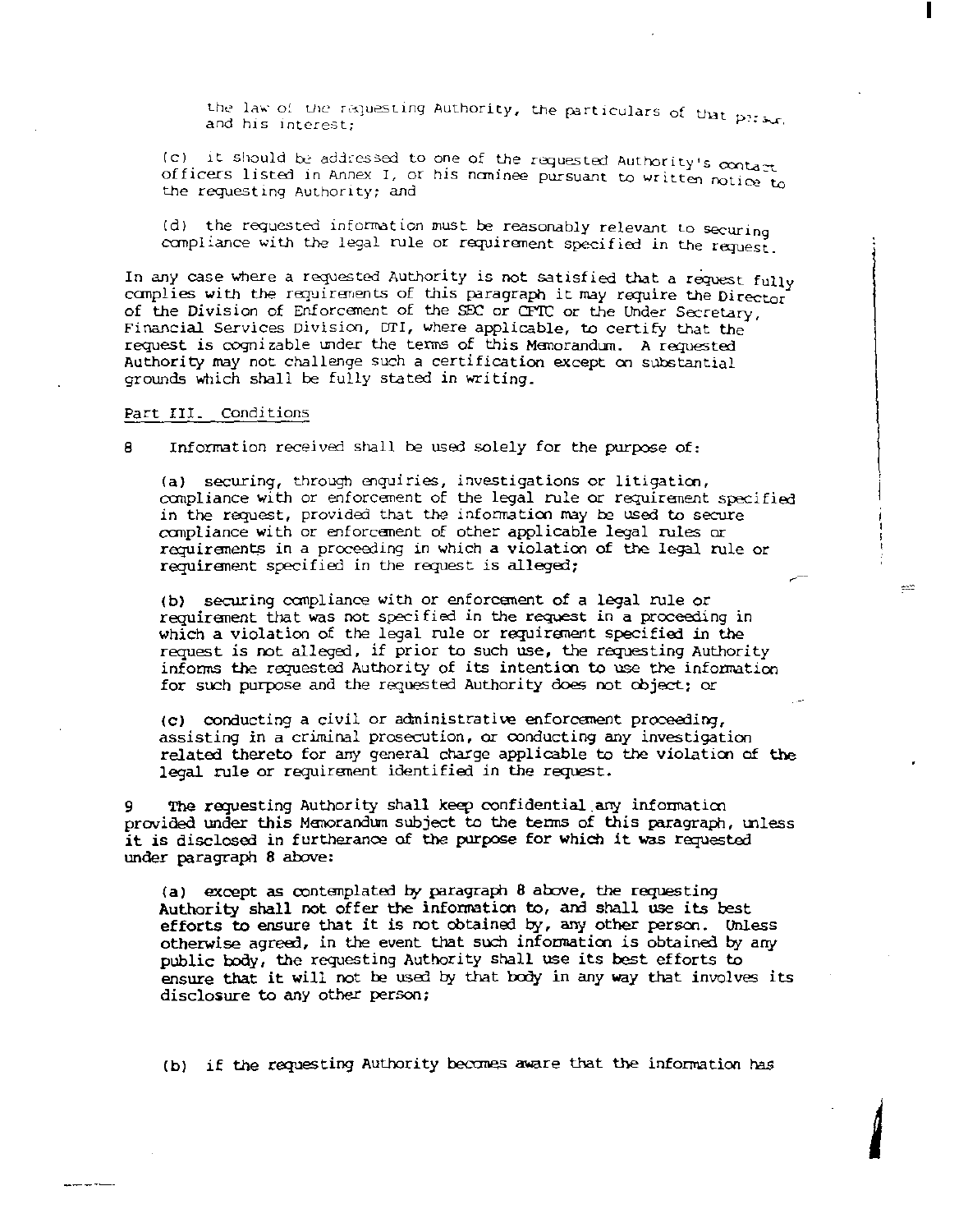been or is likely to be disclosed otherwise than as contemplated by paragraph 8 above, it shall inform the requested Authority of the situation: and

(c) as soon as the requesting Authority has terminated the matter for which assistance has been requested under this Memorandum, it shall return to the requested Authority, to the extent permitted by the law of the requesting Authority, all documents and copies thereof not already disclosed in proceedings referred to in paragraph 8 above, and other material disclosing the content of such documents, other than material which is generated as part of the deliberative or internal analytical process of the requesting Authority, which may be retained.

Any document or other material provided by an Authority in response to a 10 request under this Memorandum and any other material disclosing its content. other than material which is generated as part of the deliberative or internal analytical process of the requesting Authority, shall not become the property of the requesting Authority, and must be redelivered to the requested Authority without delay on demand to the extent permitted by the law of the requesting Authority; provided that such demand may be made only if the requested Authority has reason to believe that the information has been or is likely to be disclosed or used otherwise than as contemplated by paragraph 8 above.

Part IV: Other Means of Obtaining Information

The Authorities have various powers to obtain information in the  $11$ exercise of regulatory functions which are within the scope of this Memorandum. These powers do not extend to the obtaining of information on a compulsory basis solely for the purpose of securing compliance with or prosecuting breaches of foreign laws. However, if, in the exercise of its powers, any Authority obtains information which it recognizes as clearly giving rise to a suspicion of a breach of any legal rule or requirement of any other Authority then it will to the extent permitted by law offer to provide such information to such Authority for any purpose, and subject to compliance by the other with any conditions, which would have been applicable had a request been made.

Nothing in this Memorandum prevents an Authority ("the investigating  $12<sup>2</sup>$ Authority") from pursuing any enquiries within or seeking any information from the territory of the other Authority (the "host Authority") otherwise than under this Memorandum but for a purpose within its scope provided that:

(a) any such enquiries and the seeking of any such information shall be conducted with moderation and restraint, and

(b) unless the information is sought from a person within the territory of the investigating Authority who has possession, custody or control of it, that Authority will only commence such enquiries or seek such information if:

(i) it has first made a request of the host Authority for the information sought in accordance with the provisions of this Memorandum ; and

(ii) the host Authority has failed after reasonable notice to satisfy such request;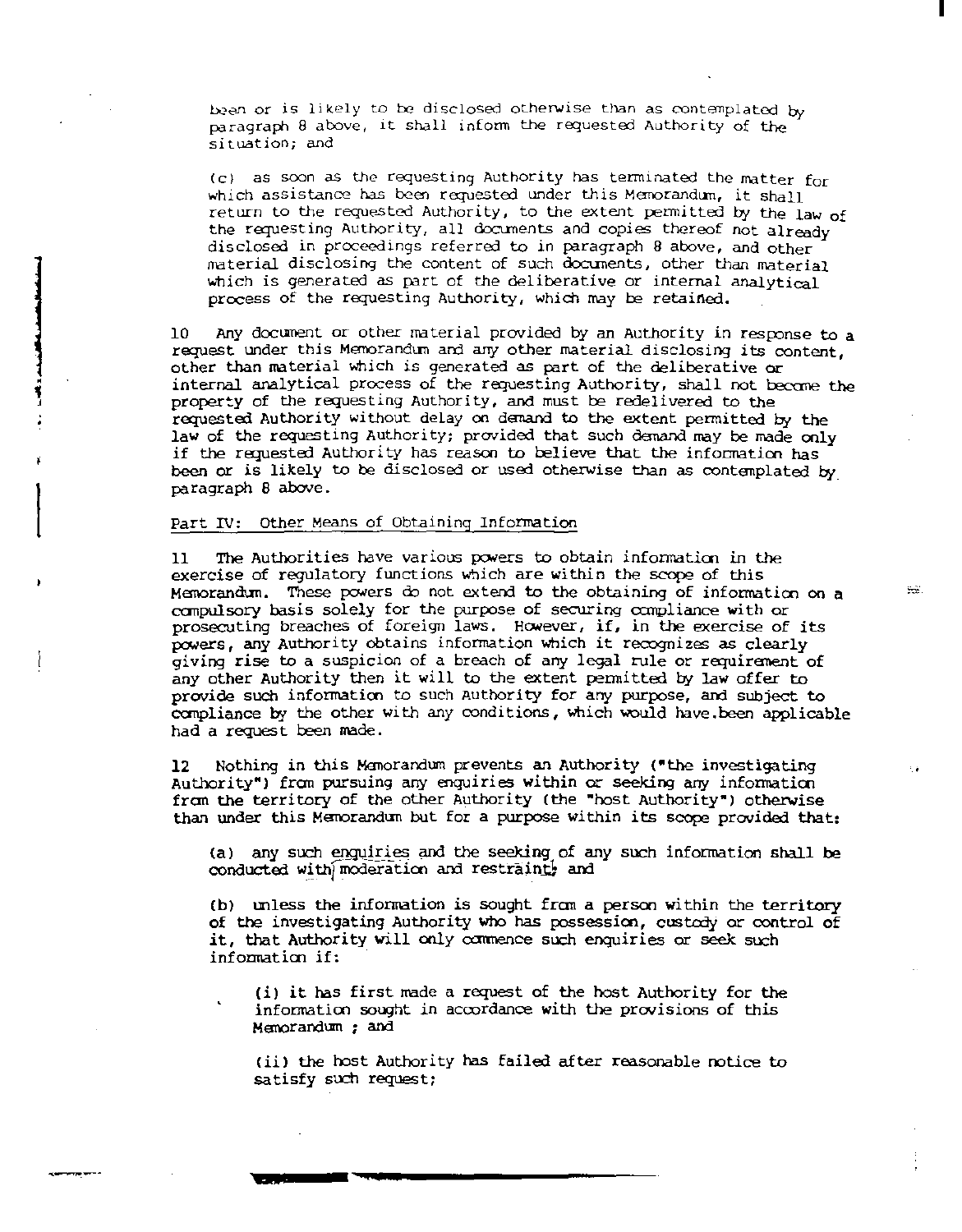provided, however, that in a case of urgency where it is not possible or reasonably practicable to make a request, the investigating Authority shall give notice to and consult with the host Authority to the extent practicable; and

(c) an investigating Authority which pursues enquiries or seeks information under this paragraph shall enter into consultations with the host Authority about the matter on request.

This paragraph shall have no effect on matters that are outside the scope of the Memorandum.

#### Part V: Costs

 $13<sub>1</sub>$ When the costs of providing or obtaining information under this Memorandum are substantial, the requested Authority may require the requesting Authority to undertake to pay those costs.

#### Part VI: Consultations, Confidentiality of Requests and Waiver

The Authorities will keep the operation of this Memorandum under 14 continuous review and consult with a view to improving its operation and resolving any matters. In particular, any Authority will consult another Authority upon request in the event of:

(a) a refusal by one Authority:

to comply with a request for information on grounds that such  $(i)$ compliance would prejudice the public interest of the United Kingdom or the United States; or

to permit the conduct of enquiries in accordance with  $(ii)$ paragraph 12;

(b) a change in market or business conditions or in the legislation governing the matters mentioned in paragraph 1(h) above or any other difficulty arising which makes it necessary to amend or extend this Memorandum in order to achieve its purposes; or

(c) an assertion by the requested Authority that the provision of information would be so burdensome as to disrupt the proper performance of its functions.

Each Authority will keep confidential to the extent permitted by law any 15. request for information made under this Memorandum and any matters arising in the course of its operation, including consultation under this part, unless such confidentiality is waived by the other Authority. This paragraph does not apply to general matters of proper public interest relating to the operation of this Memorandum.

Any of the conditions of this Memorandum may be relaxed or waived by 16 mutual agreement.

### Part VII: Termination and Future Agreements

This Memorandum is an interim understanding and shall terminate upon  $17<sub>2</sub>$